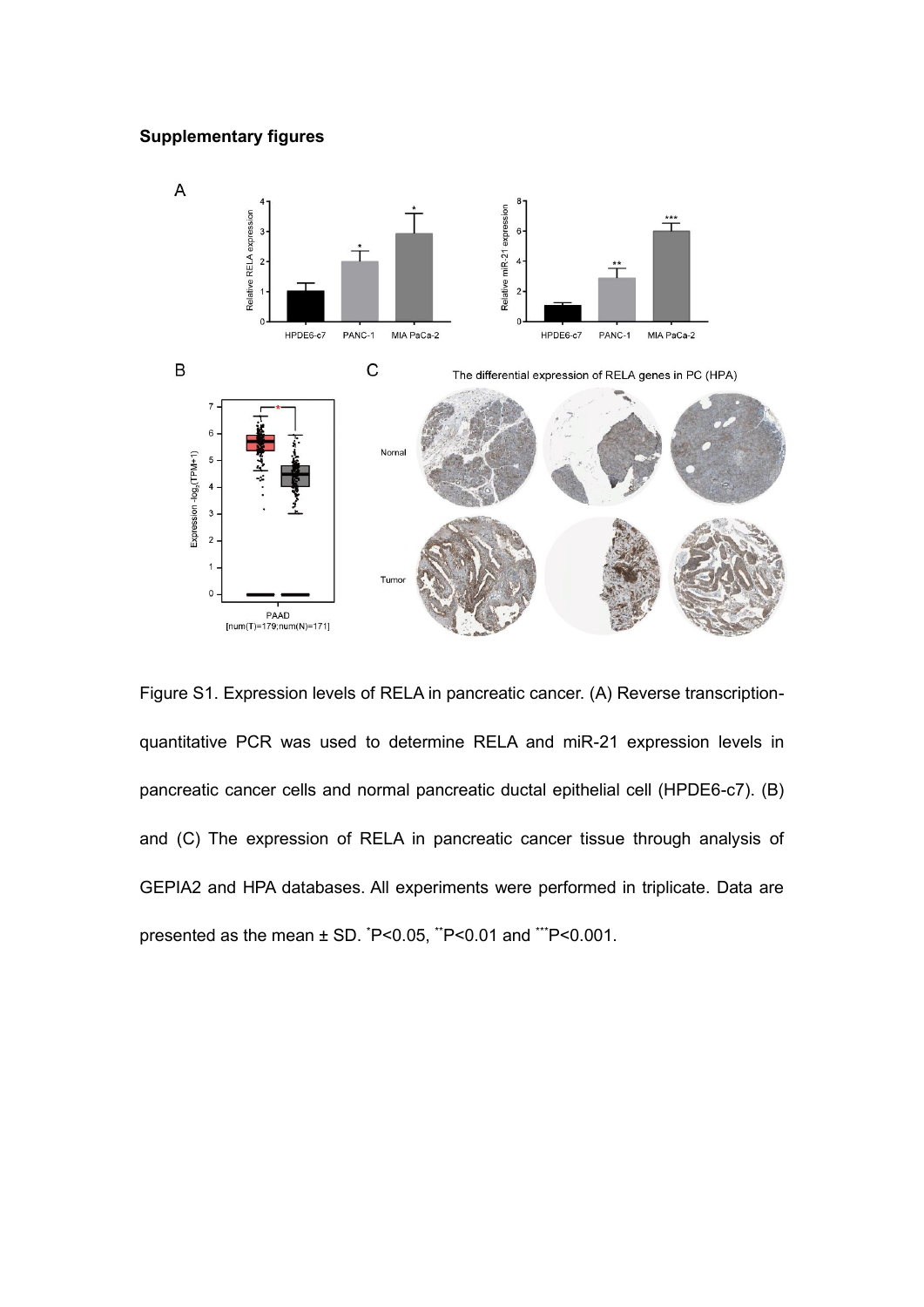

Figure S2. Expression levels of RELA or miR-21 in PDAC cells following transfection. (A) Reverse transcription-quantitative PCR was used to determine RELA mRNA expression levels following transfection with si-RELA or RELA. (B) Western blotting was used to determine the RELA protein expression level following transfection with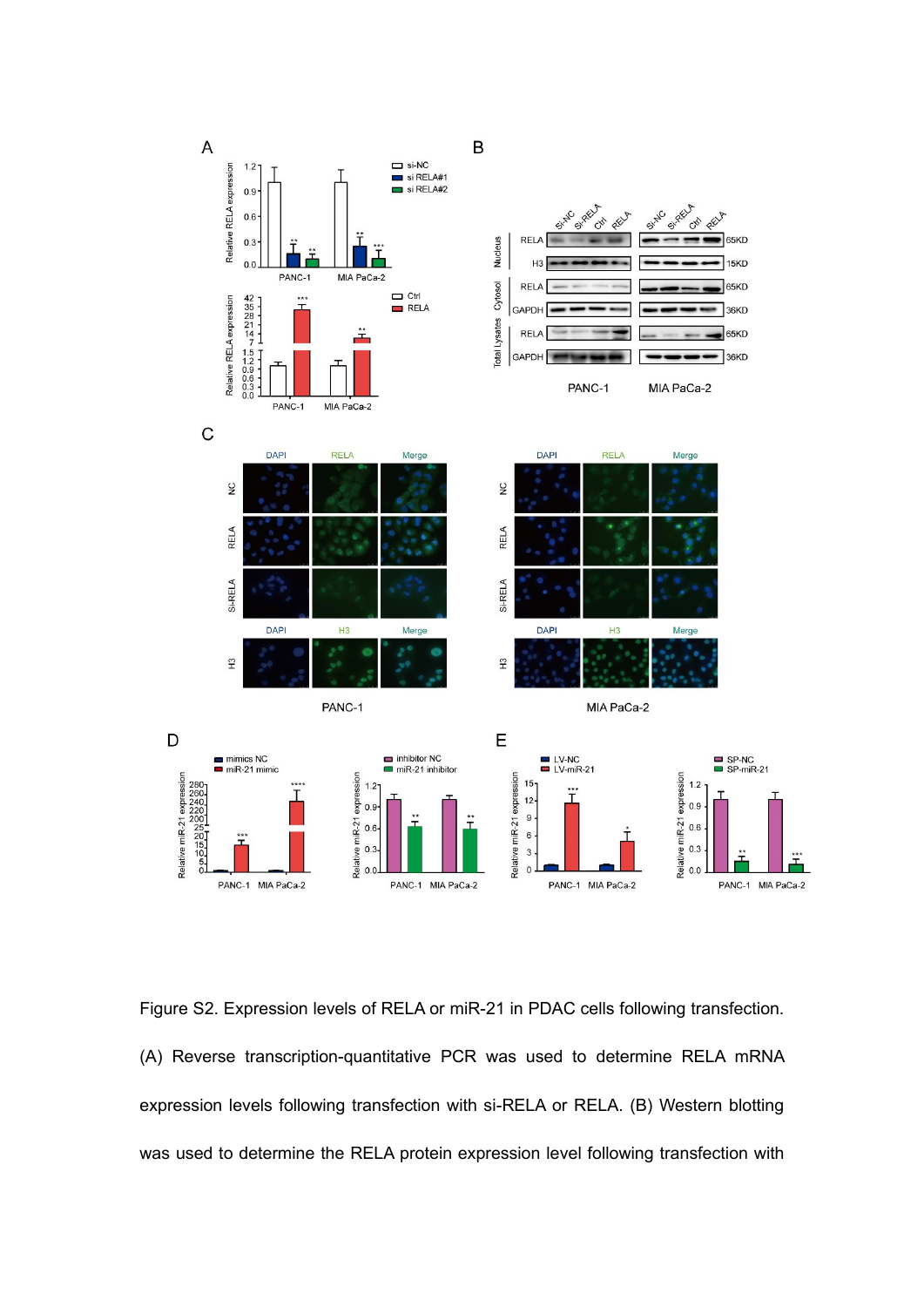si-RELA or RELA. (C) Representative fluorescence images of RELA protein expression levels in PDAC cells following transfection with si-RELA or RELA (scale bar, 25 μm; magnification, x630). (D) miR-21 expression levels in PDAC cells following transfection with miR-21 mimic or miR-21 inhibitor. (E) miR-21 expression levels in PDAC cells following transduction with lentivirus-miR-21 or sponge-miR-21. All experiments were performed in triplicate. Data are presented as the mean ± SD. \*P<0.05, \*\*P<0.01 and \*\*\*P<0.001.



Figure S3. ARHGAP24 promotes cell growth in pancreatic ductal adenocarcinoma. (A and B) Cell viability and EdU assays were performed to measure cell proliferation (scale bar, 100 μm; magnification, x200). All experiments were performed in triplicate. Data are presented as the mean ± SD.  $P$  < 0.05 and  $P$  < 0.01.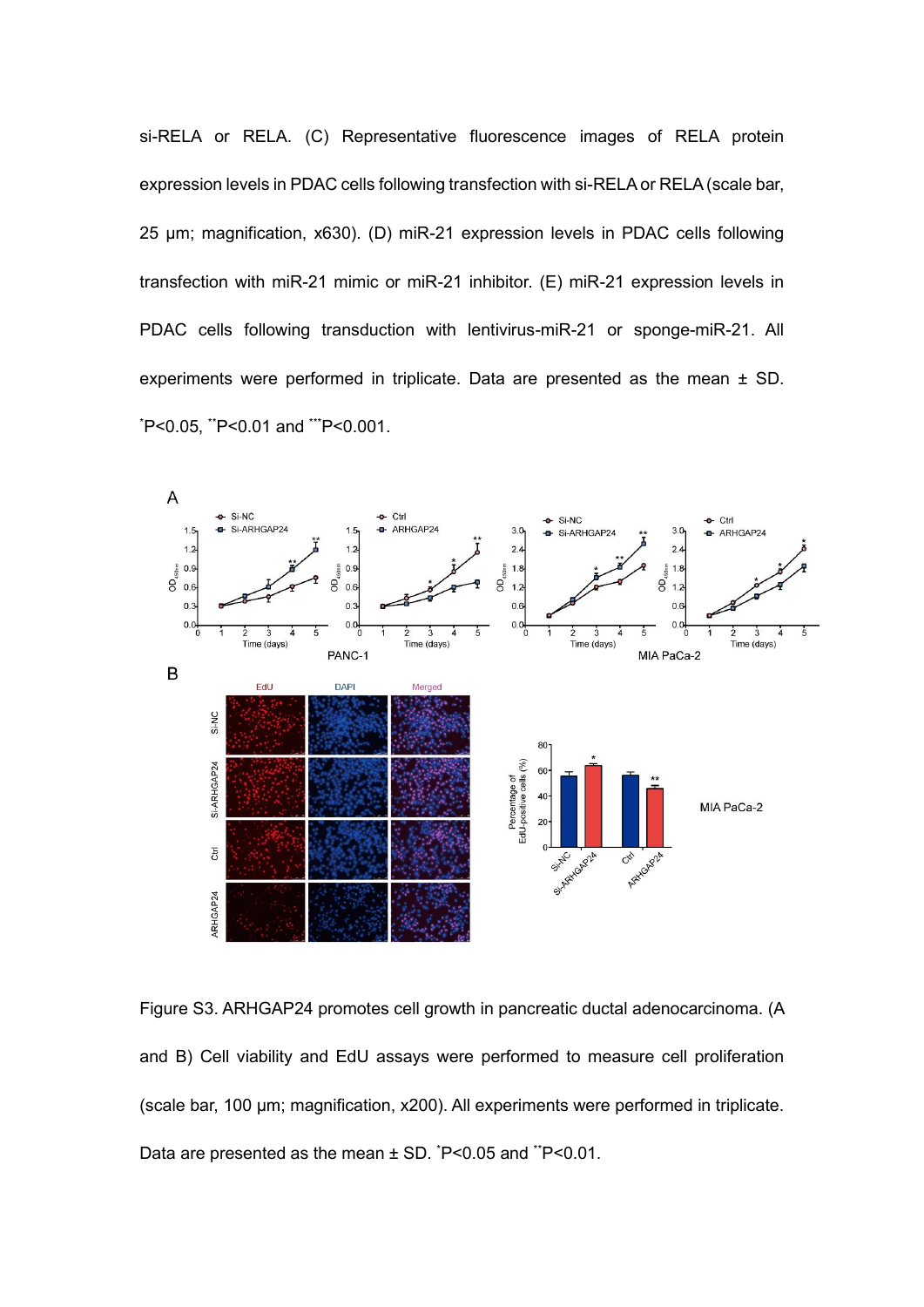| <b>Supplementary Table S1.</b> Oligos and primers used in this study. |
|-----------------------------------------------------------------------|
|-----------------------------------------------------------------------|

| Oligonucleotides                   | <b>Supplier</b> | Catalog number or sequence                    |
|------------------------------------|-----------------|-----------------------------------------------|
| Si-h-RELA_001                      | <b>RiboBio</b>  | 5'-GCTGCAGTTTGATGATGAA-3                      |
| Si-h-RELA_002                      | RiboBio         | 5'-CTTCCAAGTTCCTATAGAA-3                      |
| GenOFFTM st-h-ARHGAP24_001         | RiboBio         | 5'-GGAGGATACTGTTCGTTAT-3                      |
| GenOFFTM st-h-ARHGAP24_002         | RiboBio         | 5'-GAAGGTATCTGGTACCAAA-3                      |
| siR NC#1                           | RiboBio         | 5'-GGCTCTAGAAAAGCCTATGC-3                     |
| RELA in pcDNA3.1-C-3*Flag          | RiboBio         | Cat# ST001295                                 |
| ARHGAP24 in pcDNA3.1-C-3*Flag      | RiboBio         | Cat# ST001274                                 |
| PcDNA3.1                           | RiboBio         | Cat# ST00001                                  |
| micrON hsa-miR-21-5p mimic         | RiboBio         | Sense: UAGCUUAUCAGACUGAUGUUGA                 |
|                                    |                 | Antisense: UCAACAUCAGUCUGAUAAGCUA             |
| micrON mimic NC #22                | RiboBio         | Sense: UUUGUACUACACAAAAGUACUG                 |
|                                    |                 | Antisense: CAGUACUUUUGUGUAGUACAAA             |
| micrOFF hsa-miR-21-5p inhibitor    | RiboBio         | <b>UCAACAUCAGUCUGAUAAGCUA</b>                 |
| micrOFF inhibitor NC #22           | RiboBio         | CAGUACUUUUGUGUAGUACAAA                        |
| ARHGAP24-3'UTR WT pmirGLO          | RiboBio         | Cat# ST008732                                 |
| Amp                                |                 |                                               |
| ARHGAP24-3'UTR MUT pmirGLO         | RiboBio         | Cat# ST008733                                 |
| Amp                                |                 |                                               |
| VIMP1 promoter luc pGL3-Basic-3    | RiboBio         | Cat# ST009833                                 |
| Amp                                |                 |                                               |
| VIMP1 promoter luc pGL3-Basic-1    | RiboBio         | Cat# ST009831                                 |
| Amp                                |                 |                                               |
| VIMP1 promoter luc pGL3-Basic-2    | RiboBio         | Cat# ST009832                                 |
| Amp                                |                 |                                               |
| PRL-TK                             | RiboBio         | Cat# ST00009                                  |
| has-miR-21 reverse transcription   | EnzyArtisan     | $5'-$                                         |
| primer                             |                 | GTCGTATCCAGTGCAGGGTCCGAGGTATTCGCACTGGATACGACT |
|                                    |                 | CAACA-3'                                      |
| hsa-U6<br>transcription<br>reverse | EnzyArtisan     | 5'-CTCAACTGGTGTCGTGGAGTCGGCAATTC              |